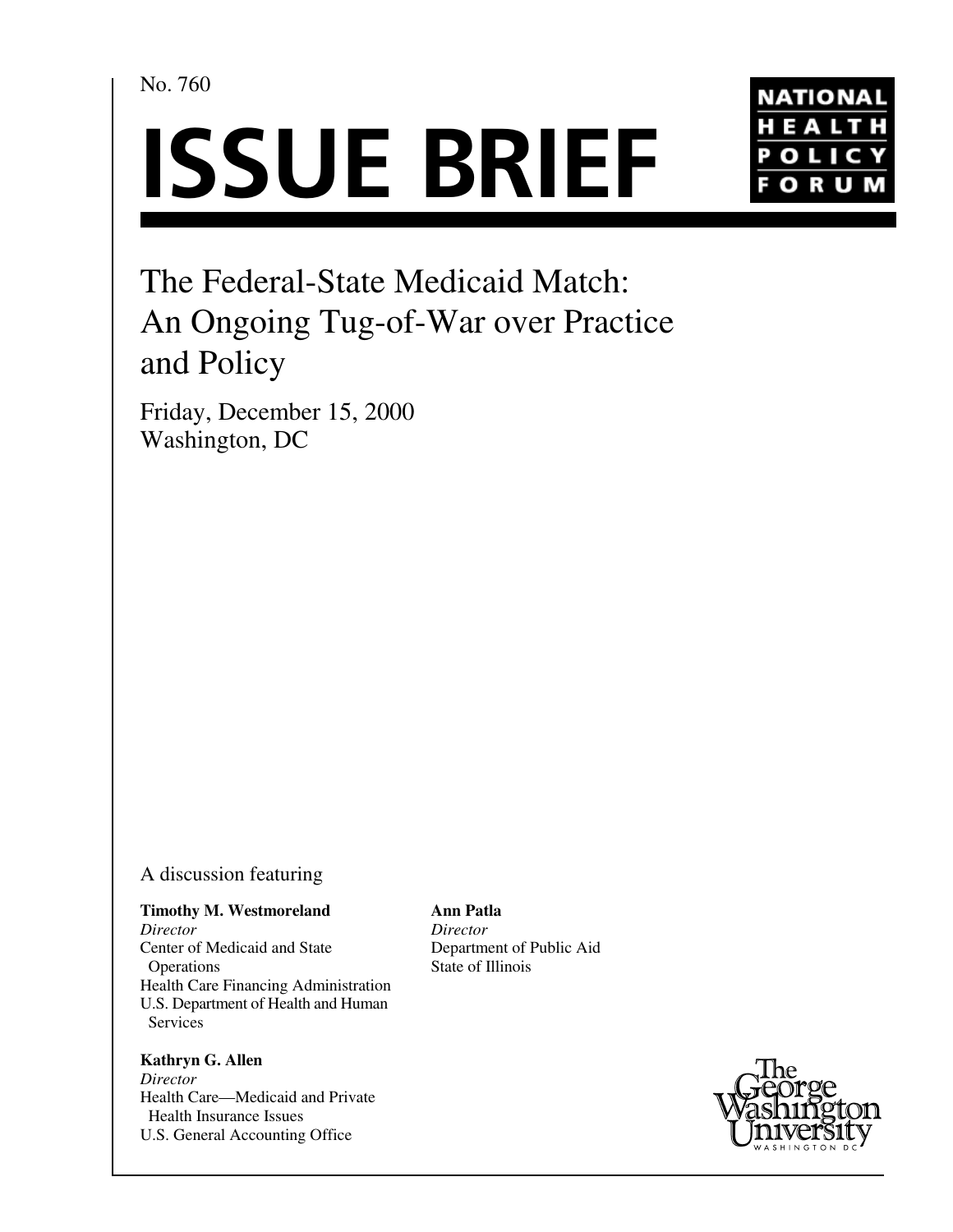# The Federal-State Medicaid Match

When two levels of government share administration of a program, there are likely to be points of contention. When one of those levels consists of 50 states (and six jurisdictions), each with different administrations, capacities, and politics, the points increase exponentially, bringing in issues of fairness and equity as well. In the federal-state Medicaid program, commonly described as a "partnership" that provides health services for low-income families, some elderly, and persons with disabilities, states must spend their own or their localities' own dollars in order to receive matching funds for the costs of covered services. The federalstate match has been a continuing area of conflict between the federal government and the states and among the states themselves.

Since the latter 1980s, some states have used "creative financing" to get more federal dollars than they otherwise would qualify for. In turn, the federal government has moved to close the loopholes that have made what it regards as "abusive financing" possible. The loopholes have included provisions making it possible for states to make excessive payments to public health facilities, get donations from or level taxes on providers, and maximize payments to disproportionateshare hospitals (DSHs), in order to increase their federal Medicaid matches.

The latest skirmish came this year. The chairman of the Senate Finance Committee, Sen. William V. Roth (R-Del.), and the director of the Medicaid program in the Department of Health and Human Services' (DHHS) Health Care Financing Administration (HCFA), Timothy Westmoreland, balked at states' use of so-called intergovernmental transfers (IGTs) to increase their federal matches. Under this acknowledged gimmick, states get transfers of funds from local governments within their borders and put up the transferred money to obtain additional federal matching dollars. They do this in order to avoid upper payment limits (UPLs), which restrict states from making Medicaid payments that are higher than the Medicare program would pay for the same services. Under current regulations, states are able to pay non-state-owned or -operated facilities far more than the actual costs of care and claim federal matching on the expenditures. This practice is estimated to have cost the Medicaid program an additional \$3.7 billion in fiscal year (FY) 2000 alone.

At Roth's insistence, HCFA published a proposed rule in the October 10 *Federal Register* banning the practice over time but leaving a loophole involving certain public hospitals that serve the poor. As the chairman pushed for closure on the ban, certain states—those with political clout and lobbying strength —sought to include their own private loopholes in omnibus legislation that was pending at the end of the  $106<sup>th</sup>$  Congress.

Over the years, both the General Accounting Office (GAO) of the U.S. Congress and the Office of the Inspector General (IG), DHHS—the respective congressional and executive watchdogs of the federal purse—have identified successive loopholes. A series of legislators and executive officials have moved to close one loophole after another, but each time a new one has opened up (sometimes because Congress or HCFA sanctioned it), inevitably resulting in a new tugof-war. The conflict reflects philosophical and political differences in federal Medicaid policy and state Medicaid practice and a clash of values over whether or not the end, achieving a "noble goal," justifies the means, using "ill-gotten gains." Usually, the noble goal is to maintain a health safety net for vulnerable people, even though they are not necessarily Medicaid beneficiaries. However, at times, states have chosen to address other health or even non-health-related needs.

# **ISSUE BRIEF**/No. 760

**Analyst/Writer:** Karen Matherlee

**National Health Policy Forum** 2131 K Street, NW, Suite 500 Washington, DC 20052 202/872-1390 202/862-9837 (fax) nhpf@gwu.edu (e-mail) www.nhpf.org (Web site)

**Judith Miller Jones,** Director **Karen Matherlee,** Co-Director **Judith D. Moore,** Co-Director **Michele Black,** Publications Director

**NHPF** is a nonpartisan education and information exchange for federal health policymakers.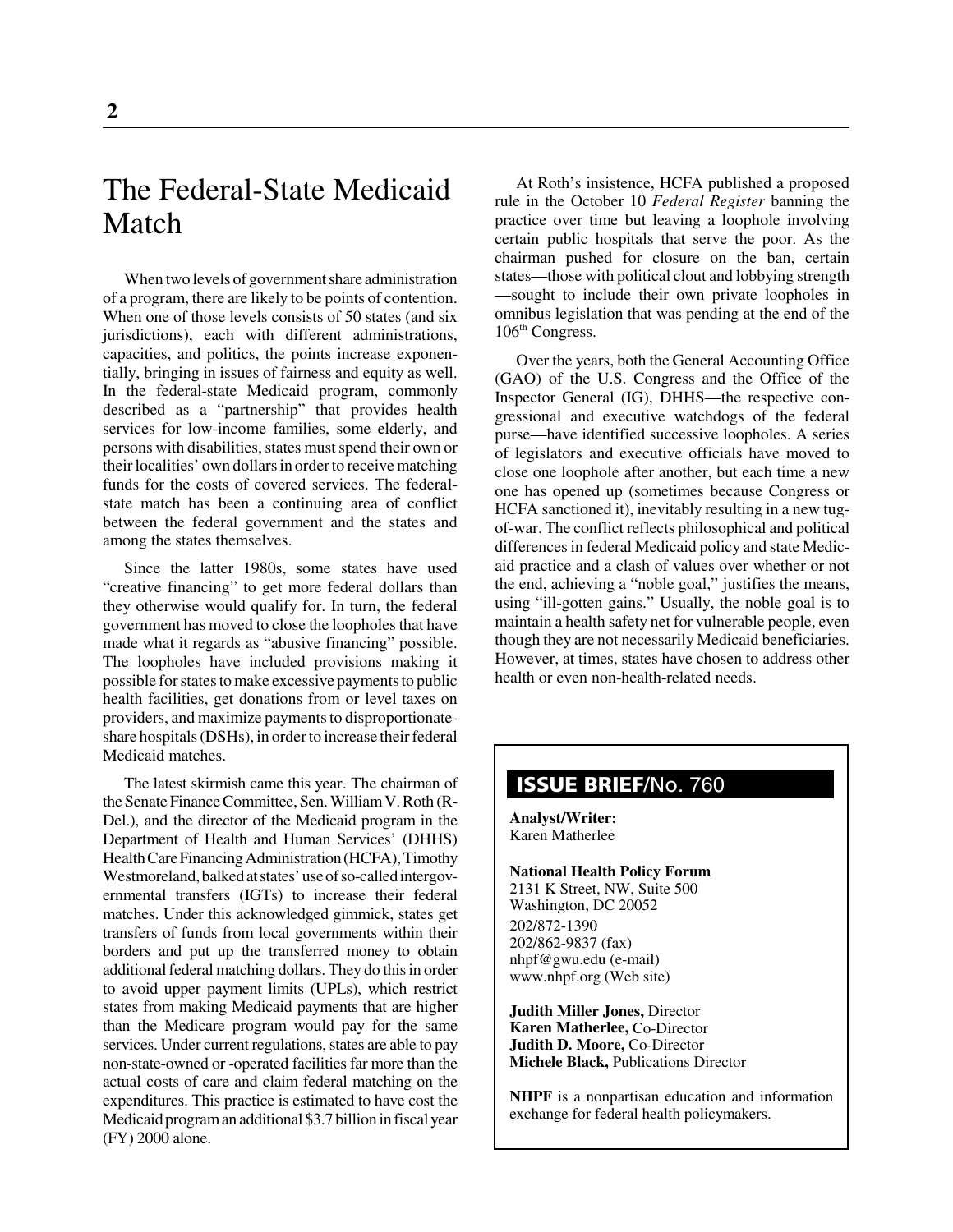Complicating the situation are the issue's links to a Medicaid policy that goes back to 1981 but which was not fully implemented until 1988. That is a provision for state Medicaid programs to make payments (the Medicaid DSH adjustment) to "take into account the situation of hospitals which serve a disproportionate number of low-income patients with special needs."<sup>1</sup> For example, earlier loopholes—provider donation and provider tax programs that states undertook to increase their federal Medicaid funds—helped finance their DSH payments, because states could exceed the statutory UPL in providing funds to hospitals providing high volumes of care to low-income patients.

In this Forum session, NHPF will focus on the current federal-state Medicaid match issues that are the subject of HCFA's proposed rule on UPLs. Taking into account the history of the issue, the meeting will lay out what is at stake, how HCFA is addressing it, what kinds of approaches states are taking, how Congress is getting involved, and what the outlook is for the future.

#### **THE CURRENT CLAMPDOWN**

#### **The Proposed Regulation on IGTs**

HCFA's proposed rule addresses a loophole in Medicaid regulations that allows states to set Medicaid rates for public facilities, such as county- and city-owned hospitals, in excess of both the average payment to other, nonpublic facilities, and the actual cost of providing covered services to persons who are Medicaid beneficiaries. (In 1987, HCFA required states to adhere to the UPL for state-owned or -operated as well as privately operated facilities.) Under this loophole, 19 states permit the public facilities to claim higher Medicaid reimbursement rates (which are federally matched) and then divert or transfer some or all of the federal funds for other state programs. According to HCFA, the agency has applications pending from nine other states to do the same.

The regulation would phase out such arrangements over five years for states with approved plans in effect before October 1, 1999, and over two years for states that have lapsed since that deadline, with the first changes starting in FY 2002. "This change is necessary to ensure that the Medicaid regulations conform to Medicaid statutory requirements that promote efficiency and economy," the proposed regulation says.<sup>2</sup>

The proposed rule would modify Medicaid UPLs for the following services: inpatient hospital, outpatient hospital, nursing facility, intermediate care facility for the mentally ill, and clinic. In terms of each type of Medicaid

inpatient service, "current regulations place an upper limit on overall aggregate payments to all facilities and a separate aggregate upper limit on payments made to stateoperated facilities." The proposed regulation "would establish a third aggregate upper limit that would apply to payments made to all other types of government facilities that are not state-owned or state-operated."

In terms of outpatient hospital and clinic services, "current regulations place a single upper limit on aggregate payments made to all facilities." The proposal would establish "a separate aggregate upper limit on payments made to state-owned or -operated facilities and an aggregate upper limit on payments made to all other government-owned or -operated facilities."3

There is a significant exception, however, one that the chairman of the Finance Committee strongly opposes. States still will be able to pay as high as 150 percent of the UPL to public hospitals that are not state-owned or -operated. The exception is based on HCFA's belief that "allowing higher Medicaid payments will fully reflect the value of public hospitals' services to Medicaid and the populations it serves." Because the agency is concerned that the "public hospitals may be required by state or local governments to transfer back a portion of payments that they receive under Medicaid," it indicates that it will require in its final rule a separate identification and reporting mechanism on how the funds are used.<sup>4</sup>

The proposed rule, which Acting HCFA Administrator Michael M. Hash signed on October 3 and DHHS Secretary Donna E. Shalala announced on October 5,<sup>5</sup> had a 30-day comment period that ended on November 9. In a statement reacting to the secretary's announcement, Roth concluded that the Clinton administration would not be able to finalize the regulation before it leaves office at the end of January. Commenting on the exception, he said:

The proposed regulation permits facilities to be reimbursed for providing services at a rate one and a half times what Medicare would have paid for a given service. Then states are free to pocket the difference between that payment level and the often much lower Medicaid payment rates through intergovernmental transfers. Not only does the regulation allow those who are exploiting the program to continue to do so, it also invites all others to come in and help themselves. The regulation permits the scam to continue while only modestly attempting to contain its magnitude.<sup>6</sup>

The chairman included a provision to implement the regulation in omnibus legislation, the Medicare, Medicaid, and SCHIP (State Children's Health Insurance Program) Benefits Improvement and Protection Act of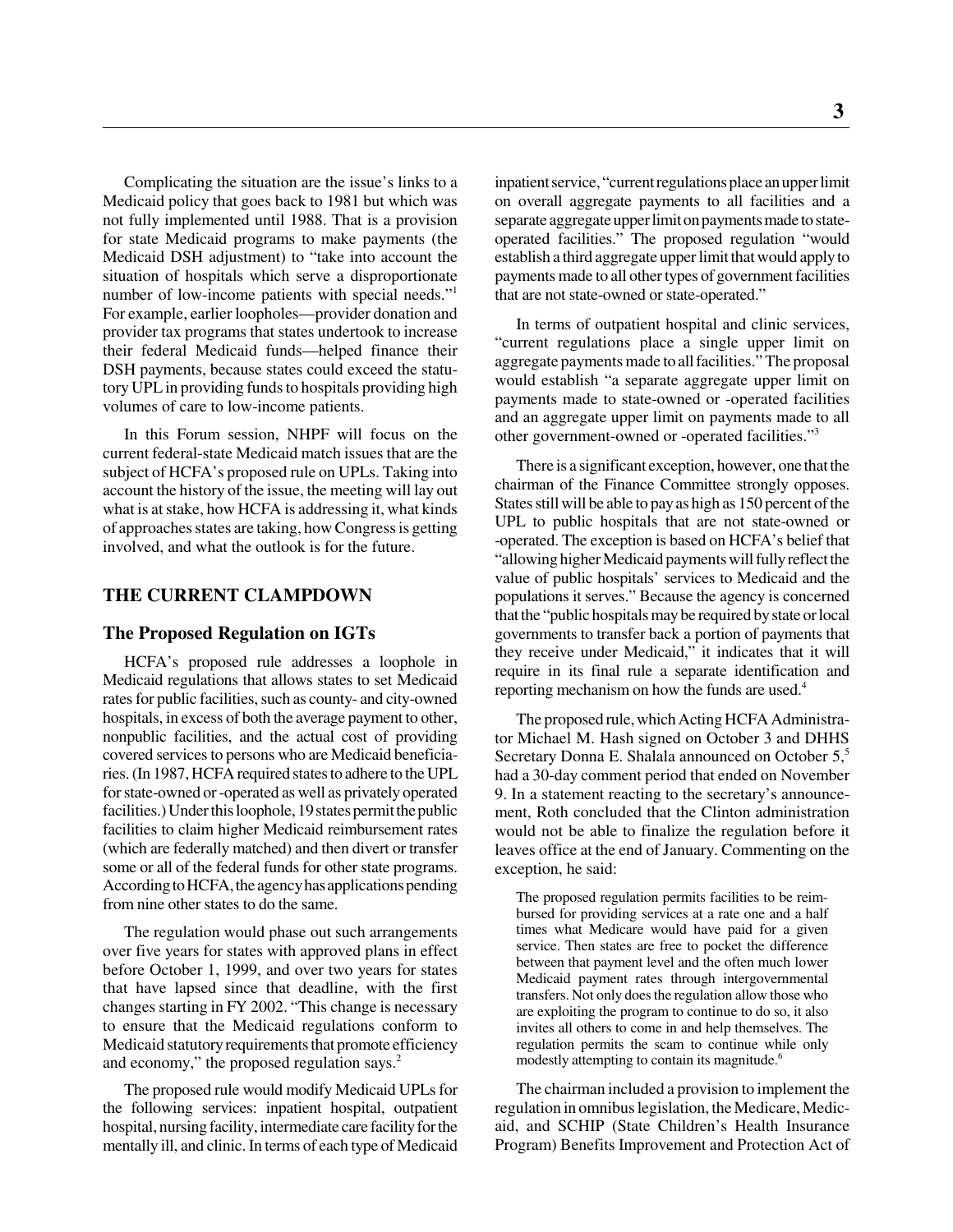2000, that the  $106<sup>th</sup>$  Congress was seeking to pass as this issue brief went to press. Under the Roth language, the regulation would become effective on December 31, 2000. At the same time, California, Illinois, New York, Pennsylvania, New Mexico, and Wisconsin have gotten provisions in the bill protecting them from the regulation's ban, raising the ire of other states and their legislators that the payments could undermine the Medicaid program itself. The Congressional Budget Office has given the pending UPL reforms a "score" of \$21.5 billion in savings to the federal government over five years and \$76.7 billion over ten years, even with the loopholes that would be permitted in the regulation.

### **Background on HCFA's Latest Action**

The most recent round in the federal-state tug-of-war started last spring when HCFA circulated a draft regulatory proposal (to some state organizations and other concerned parties) to extend the UPLs to county and city facilities. Meant to address the UPL loophole, it reflected Westmoreland's concern that HCFA's policy of allowing states to draw down more Medicaid dollars through the IGT mechanism was unfair, not only to states that were not taking part in the practice but also to beneficiaries for whom the Medicaid program was intended.<sup>7</sup>

The Finance Committee subsequently asked the GAO to investigate the matter and pressed Shalala to take action. On June 30, Roth released letters to both in a news release charging "that tens of billions of Medicaid dollars are being bilked from federal taxpayers to fill holes in many states' budgets" and that Medicaid "is not intended to serve as an accounting gimmick to funnel increased federal payments to the states." Referring to the earlier provider donation and provider tax controversies, he warned that, "unless the Administration acts immediately, we are on the brink of a spending scandal unlike any we have seen since Medicaid was used to pay for roads, bridges, and highways."8

Westmoreland followed up on July 26 by sending a letter of intent to state Medicaid directors, with copies to the American Public Human Services Association, the National Conference of State Legislatures, and the National Governors' Association. In the letter, he contended that some states are

calculating the maximum amount [the UPL] that, in theory, could be paid to each Medicaid facility; adding these amounts together to create excessive payment rates to a few county or municipal facilities; claiming federal matching dollars based on these excessive payment rates; and then directing these county or

municipal facilities to transfer large portions of the excessive payments back to the state government.<sup>9</sup>

Estimating that federal Medicaid spending for FY 2000 grew by \$3.4 billion over earlier projections, he attributed \$1.9 billion of the increase to funds raised by the UPL loophole.<sup>10</sup> (In the October 10 proposed regulation, DHHS says the overall impact is "approximately \$3.7 billion in federal spending annually ... based on state reported federal fiscal information submitted with state plan amendments and state expenditure information where available.")<sup>11</sup>

In the letter, Westmoreland pointed out that some states are using the additional funds to finance various health programs. These include helping pay for uncompensated care, circumventing DSH by going beyond its statutory definition to provide services, boosting the state share of Medicaid, contributing to SCHIP, and funding other health programs (such as communitybased care for persons who are elderly or have disabilities). He also cited sources indicating that some states are using, or intend to use, the additional funds to fill budget gaps, reduce state debt, give tax decreases, or pay for education programs. He stated HCFA's intent to issue a proposed regulation in the near future.<sup>12</sup>

When HCFA had not acted by the time Congress returned from its August recess, the Finance Committee held a September 6 hearing on the issue. Westmoreland testified, along with Michael F. Mangano, principal deputy inspector general, DHHS, and Kathryn G. Allen, associate director of health financing and public health issues in the Health, Education, and Human Services Division of GAO.

The philosophical and political differences that characterize the debate over this issue were readily apparent in the opening statements of the senators who participated in the hearing. Whereas Roth said flatly that the current IGT gimmick "cannot and will not be permitted to continue," Sens. Daniel Patrick Moynihan (D-N.Y.) and John B. Breaux (D-La.) were more sanguine. Moynihan indicated that millions of people are now covered because of the payment policy. Breaux pointed out that HCFA had approved the applications of the states that are involved in the practice, which "is legal until it is declared illegal." (Westmoreland has refused to approve any of the pending state Medicaid plan amendments. Because he does not have the right of disapproval, the pending amendments lapse into approval 90 days after submission.) Breaux warned against blaming states for taking advantage of loopholes in order "to provide much needed services." Sen. Chuck Grassley (R-Iowa), who is next in line for the Finance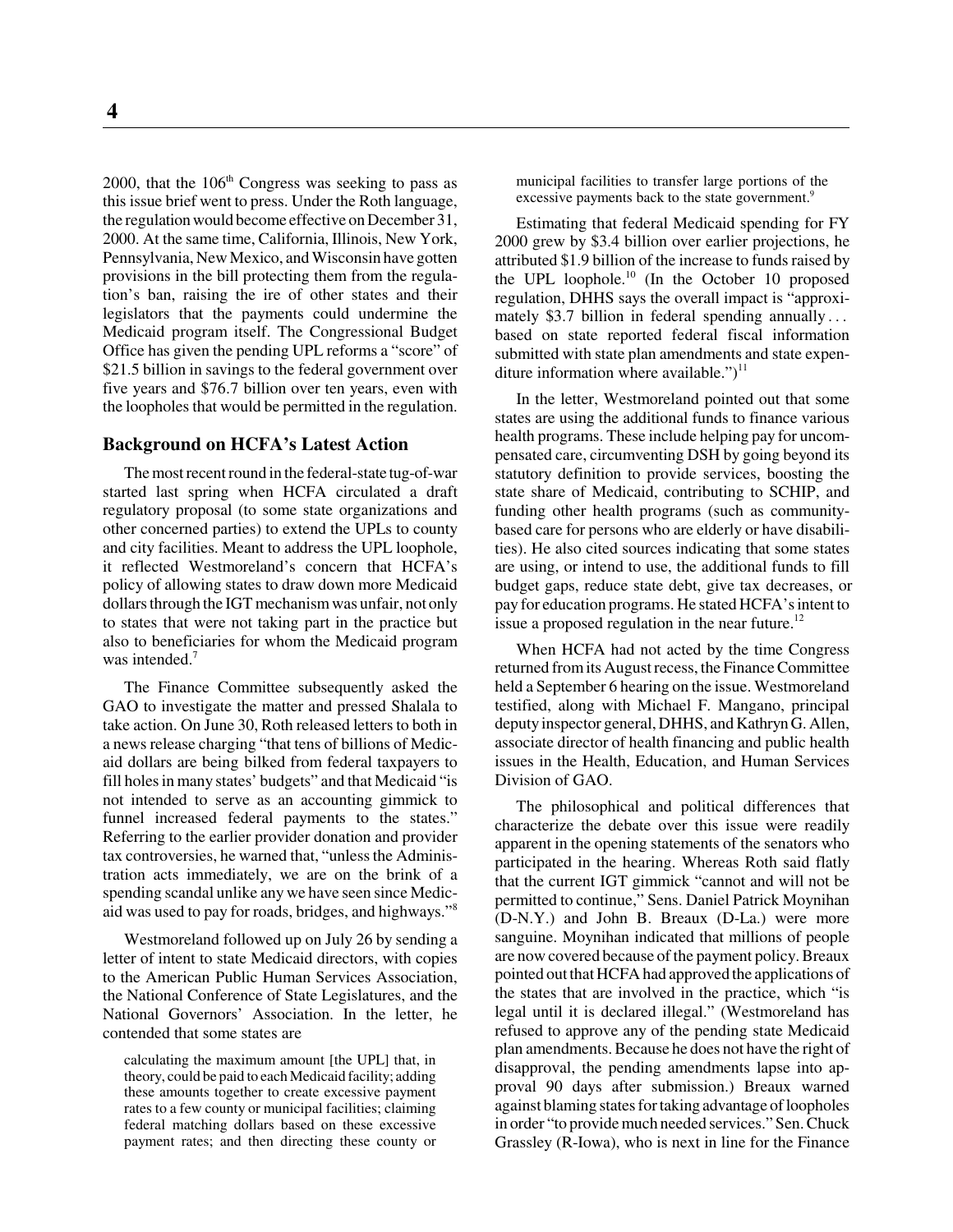Committee chairmanship in the  $107<sup>th</sup>$  Congress due to Roth's defeat in the November 2000 election, defended the UPL arrangements of Iowa on the grounds that the money is being used for Medicaid home- and community-based services.

Referring to "manipulative financing schemes," Mangano used Pennsylvania as an example in his oral testimony and included Alabama and Nebraska in his written statement. He stated that Pennsylvania, which has been involved in the practice since 1991, is expected "to generate about \$900 million in excessive federal financial participation per year if HCFA does not take action to stop this abusive and costly practice."13 The following is his description of Pennsylvania's drawdown of \$393.3 million on June 14 of this year:

The Pennsylvania state government calculated a maximum allowable enhanced payment amount that could generate a corresponding federal match. It obtained county government agreements to have 20 counties borrow and transfer, for only one day, tens of millions of dollars into a state bank account. The state immediately repaid the amount to the same county governments, labeling the transaction as a transfer of enhanced payments to the counties for their countyowned Medicaid nursing facilities. The state then billed the federal government for the federal share of the enhanced payments. The remitted federal share was commingled in state accounts that could be used for any purpose the state wished.<sup>14</sup>

Allen testified that "this financing practice violates the integrity of Medicaid's federal/state partnership." Citing the actual or intended uses of the additional funds in the states of Alaska, Iowa, Michigan, New Jersey, South Dakota, Tennessee, and Washington, she concluded:

Because of the potential for excessive payments to persist in other forms, the Congress should consider implementing a recommendation that remains outstanding from our 1994 work to enact legislation to prohibit Medicaid payments that exceed costs to any government-owned facility. Finally, continuing attempts to exploit program loopholes also point to the need to be ever vigilant to identify the next innovative arrangement before it reaches such financial magnitude that it becomes both a staple of state financing and a potential threat to the integrity of the funding partnership.15

# **A REVIEW OF PAST PRACTICES**

The UPL issue is the latest in a series of attempts by states to drive up the federal dollars that come their way through the federal Medicaid match. Some involve excessive payments to state facilities, some the matching of funds gained through provider donations or taxes, and some inordinate use of Medicaid DSH payments.

#### **State Facilities**

The first loophole to be addressed involved states' making excessive payments to state-owned or -operated health facilities in order to increase their federal Medicaid matching funds. This practice was restricted in 1987 regulations that established UPLs for state inpatient and institutional facilities.

#### **Provider Donations and Provider Taxes**

The second and third loopholes—states' use of provider donations and provider taxes, respectively—in order to increase their federal Medicaid matching funds drew more attention during the second half of the 1980s than the concern about state facilities, which was more cut-and-dried. In terms of provider donations, HCFA had published a regulation in 1985 that allowed donations, both public and private, to be sources of states' share of Medicaid. In terms of provider taxes, HCFA had put out a Medicaid manual instruction in 1987 that distinguished between taxes of general applicability (imposed on all kinds of goods and services and not just Medicaid providers) and provider-specific taxes (imposed only on health care providers). In general, the first could be used to draw down federal Medicaid matching funds and the second could not.

Estimates by HCFA and the DHHS Office of the IG determined that the state programs cost the federal government nearly \$500 million in FY 1990. By 1991, the amount of revenue generated from state provider donation or tax programs was approximately \$2.3 billion in federal funds. A survey of state Medicaid agencies by the American Public Welfare Association [now the American Public Human Services Association] indicated that this figure could rise to \$6 billion in  $1992.1^{16}$ 

HCFA, the DHHS IG, GAO, and the Senate Finance Committee—the same players involved in the current IGT debate—investigated what they viewed as state schemes to increase federal Medicaid expenses without adding to the states' contributions. A comprehensive report, *Medicaid Provider Tax and Donation Issues,* prepared for the Robert Wood Johnson Foundation by Health Policy Alternatives, Inc., and issued in July 1992 documented the issues, the federal and state perspectives on them, and the practices, with case studies on Connecticut, Delaware, Pennsylvania, Tennessee, and Texas.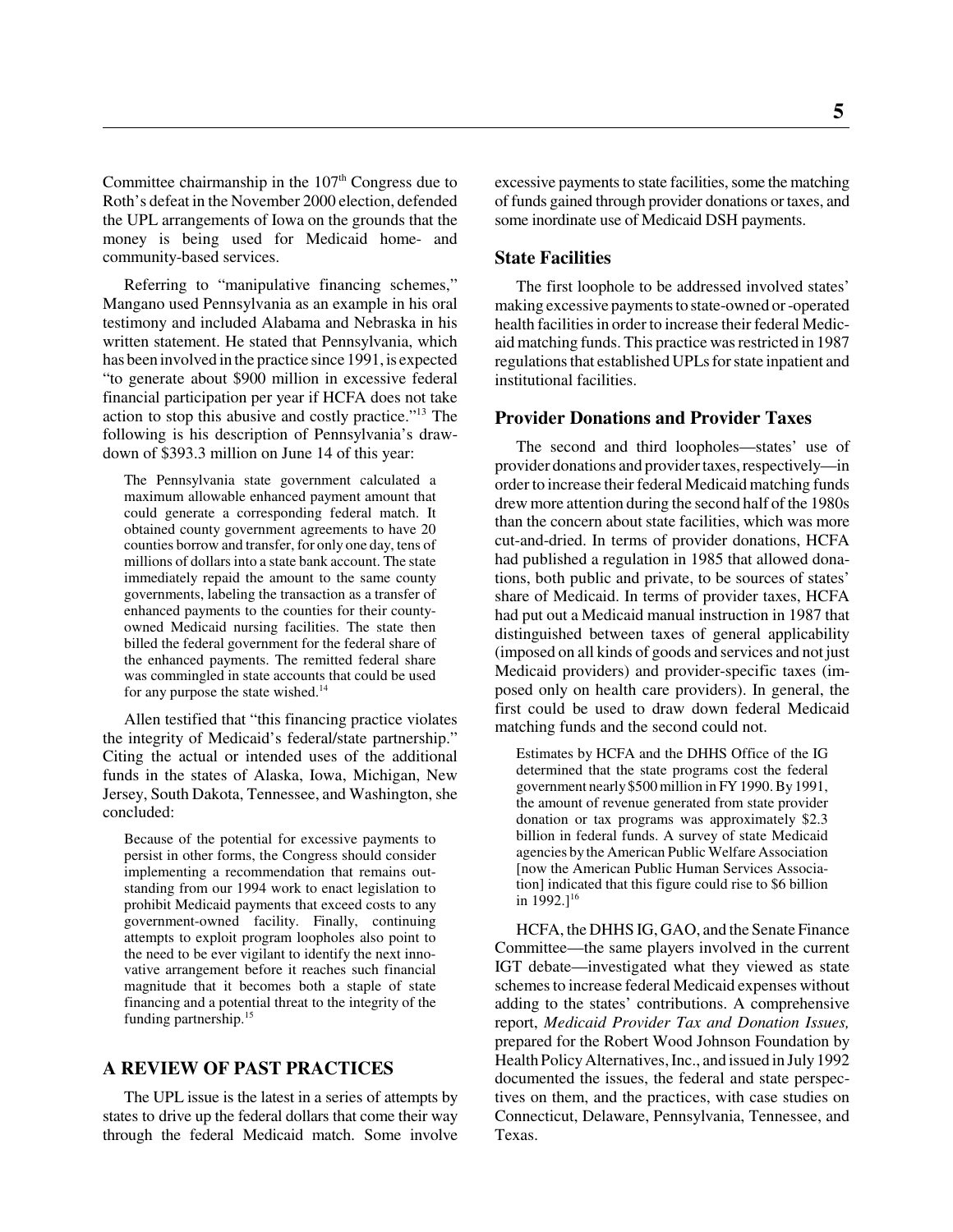For example, Tennessee had used revenues from provider donations to draw down more federal dollars since 1987, when the state legislature authorized the practice, according to Gordon Bonnyman, author of that state's case study. The state faced a rapidly increasing Medicaid budget, which grew from slightly more than \$1 billion in FY 1988 to nearly \$2.3 billion in 1992. The growth was due in part to the state's own commitments to expansion of indigent care and state aid for certain high-volume Medicaid hospitals. It was due in part to federal statutory changes (such as expanded coverage for low-income mothers and children). It also was due in part to other factors, such as health care inflation. In 1987, 30 of the state's 150 hospitals donated \$19 million. The largest donor was Regional Medical Center in Memphis, the largest public hospital in the state. $17$ 

Because Tennessee's federal Medicaid percentage was 70 percent (that is, the federal government pays 70 cents and the state pays 30 cents), the \$19 million generated approximately \$63 million, Bonnyman reported. Of the \$63 million, \$24 million increased DSH subsidies, \$31 million went to expanded Medicaid coverage for pregnant women and children who were below 100 percent of the federal poverty level, and the balance for a rise in the annual inpatient hospital coverage limit from 14 to 20 days. Most of the subsidies went to the providers that had provided the donations.<sup>18</sup>

When HCFA disallowed most of the matching funds raised by the donations, the state, while appealing the disallowance and continuing with its donation policy, turned to a hospital gross receipts tax (similar to one used by Florida) as a means of increasing its federal matching funds. Because some hospitals opposed the tax, the state and the hospital industry agreed instead on sharp increases in hospital licensing fees. The legislature approved the hospital license fee policy in 1989 and extended the mechanism to nursing homes in 1990. Meanwhile, the DHHS Departmental Appeals Board had reversed HCFA's disallowance of the donations mechanism, so the state had both the donations and tax options open to it.19

As more states moved to take advantage of the provider donation and tax policies, HCFA became more and more concerned. As it considered revising the 1985 regulation and the 1987 instruction, Congress—spurred by the states—imposed moratoria on its taking action in 1989 and in 1990. After considerable debate during 1991, the Medicaid Voluntary Contribution and Provider-Specific Tax Amendments of 1991 were enacted, banning provider donations and restricting

provider taxes as mechanisms for states to draw down federal Medicaid matching funds.

#### **Medicaid DSH Payments**

The fourth loophole involves Medicaid DSH payments. The Medicaid DSH program offered states a mechanism to increase federal Medicaid dollars after the Omnibus Budget Reconciliation Act (OBRA) of 1987 had established minimum criteria for them to meet beginning July 1, 1988, and had required them to make payment adjustments to hospitals qualifying under the criteria.20 DSH was an attractive mechanism because, as already indicated, states could exceed the UPL in providing funds to hospitals providing high volumes of care to low-income patients.

According to a September 1998 Urban Institute study of Medicaid spending, "between 1990 and 1992, Medicaid grew at an extraordinary 27.1 percent annual growth rate, with expenditures increasing from \$73.7 billion to \$119.9 billion in just two years." The study indicates that DSH payments "increased by over 250 percent per year." From 1990 to 1992, "DSH payments grew at an average annual rate of 263 percent, accounting for about \$1.3 billion in 1988 and growing to more than \$17 billion by 1992." From 1995 to 1996, in contrast, the growth rate fell to -19.6 percent, reflecting efforts to curb the program.<sup>21</sup>

The 1991 legislation that banned provider donations and restricted the types of provider taxes that states could use also had provisions limiting the growth of DSH payments to the level of overall program expenditures and capping DSH payments at 12 percent of program expenditures. Subsequent legislation, OBRA 1993, provided that only those hospitals that had Medicaid utilization of at least 1 percent could receive DSH payments and prohibited states from paying hospitals more than they were losing through low Medicaid reimbursement rates or uncompensated care. Both the 1991 and the 1993 laws had a chilling effect on states' DSH payments to hospitals and on states' Medicaid programs.<sup>22</sup>

As states changed their DSH programs to comply with the 1993 legislation, which became effective for different categories of hospitals in 1994 and in 1995, they began to turn to IGTs, shifting funds between different levels of government. "For the DSH program, many states began to transfer funds from public institutions such as state psychiatric facilities, university hospitals, and county or metropolitan hospitals to the state Medicaid agency." The state then provided DSH payments to the facilities and received federal Medicaid matching funds in the process.23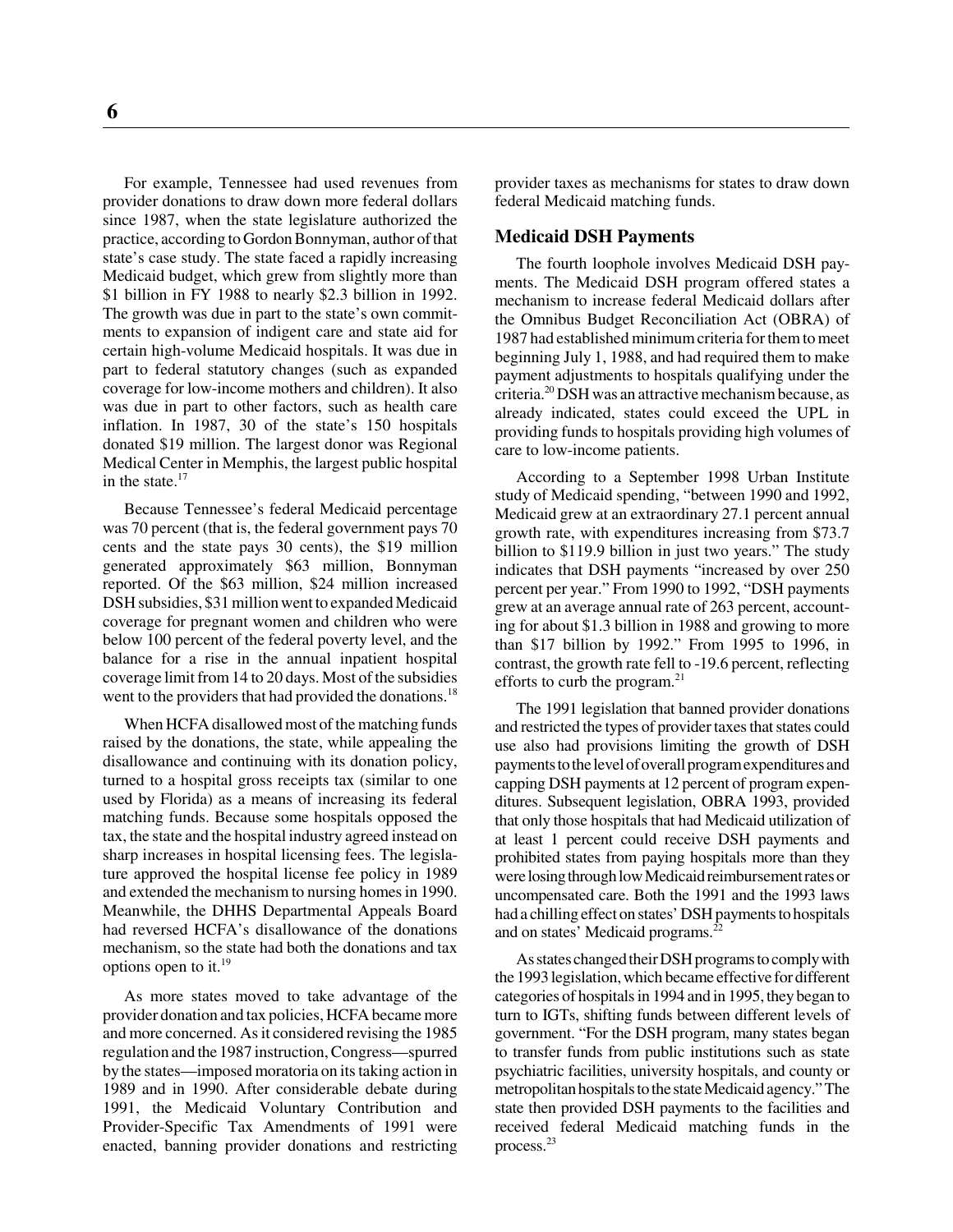The Balanced Budget Act of 1997 (BBA) included additional restrictions on the states. It imposed statespecific "caps" on the total federal matching payments available to hospitals receiving DSH payments. In addition to the provisions in the pending congressional omnibus bill to implement the UPL regulation and allow protections for certain states, the legislation would raise the BBA caps for FY 2001 and future years.

It is important to note—to prevent confusion—that there is also a Medicare DSH adjustment. An add-on to Medicare prospective payment system diagnosis-related groups, it is defined differently than the Medicaid DSH. The Medicare DSH, as stated in the Social Security Amendments of 1983, directs the DHHS secretary "to take into account the special needs. . . of public or other hospitals that serve a significantly disproportionate number of patients who have low income or are entitled to benefits under Part A [Medicare]." The Medicare DSH adjustment has no bearing on the federal-state Medicaid match situation.

#### **Use of Matching Funds**

During the late 1980s and early 1990s, rumors were rife that some states were using federal Medicaid matching funds raised through provider donations and provider taxes in creative ways, such as to build highways. In testimony before the Subcommittee on Health and the Environment of the House Committee on Energy and Commerce [now the Commerce Committee] in 1991, HCFA Administrator Gail R. Wilensky said:

We believe that some states are using these "free" federal funds to increase services, expand access, and make other positive changes. But nothing in the current situation even allows us to ensure that 'free' federal funds are used in this manner.

On the other hand, the IG reported "these programs are generally not used to increase services to Medicaid recipients or improve the quality of care. More often, they are 'carefully crafted' finance techniques that allow states to reduce their share of Medicaid costs and force the federal government to pay more."

In any case, these funds are fungible and states can use federal funds generated through donation and tax programs for any purpose they want.<sup>24</sup>

It was not until the passage of the BBA that the use of matching funds "for any purpose they want" was addressed. The act imposed an "explicit ban . . . on the use of federal Medicaid matching funds for non-health related items such as bridges, roads, stadiums, or other items not covered by a state's Medicaid plan."

### **CONFLICT OF VALUES**

The tug-of-war between the federal government and state governments over the UPL issue is indicative of bigger concerns, such as the difficulties inherent in a federalist system of shared power and the challenges of administering a program that has federal rules but gives states considerable latitude. Moreover, as individual states seek legislative exceptions to regulatory provisions, the problems may be exacerbated, as Congress regulates by exception to the executive branch's rules that implement the laws that Congress put in place. The fact that there may be good intentions on both sides—for example, HCFA's seeking fiscal prudence and administrative fairness while the states strive to provide services to vulnerable people—reflects a conflict in values.

As indicated, states tend to justify the draw-down practice on the basis that it helps pay for Medicaid and other health services and, hence, satisfies a social good. In testimony submitted to the Senate Finance Committee at the time of its September hearing, Ann Patla, director of the Illinois Department of Public Aid, indicated that her state provides "health care coverage to nearly 10 percent more children, elderly, and disabled individuals than [it] did one year ago." Moreover, she said that Illinois had increased its commitment to "supporting high-volume Medicaid hospitals that also treat a significant number of the uninsured, continuing cost-based reimbursement for federally qualified health centers, and shoring up the primary-care infrastructure in Illinois." She contended that, if HCFA reversed direction on the UPL issue, Illinois stood to lose \$500 million a year.<sup>25</sup>

A recent review of HCFA's intent to regulate Medicaid UPLs by Leighton Ku of the Center on Budget and Policy Priorities charted the fiscal status of states with approved or proposed Medicaid UPL arrangements (see Table 1, page 8). In presenting the table, Ku provided the following explanation:

[The table] presents data about several measures of the fiscal status of states that currently have or are proposing UPL arrangements. Collectively, these states had state budget balances of \$21 billion in state FY 2000. [He described the balances as cumulative surpluses, including "rainy day fund" reserves.] Most of these states had good, positive balances although a few states, such as Alabama, Arkansas, New Hampshire, and Tennessee, faced tight fiscal circumstances. Together, the group of states using or proposing to use UPL mechanisms cut taxes a total of \$4.6 billion for the year 2000, although a few states with fiscal problems had to raise taxes. Overall, the strong trend was to cut state taxes. All except four of these states reduced taxes at least once in the past four years.<sup>26</sup>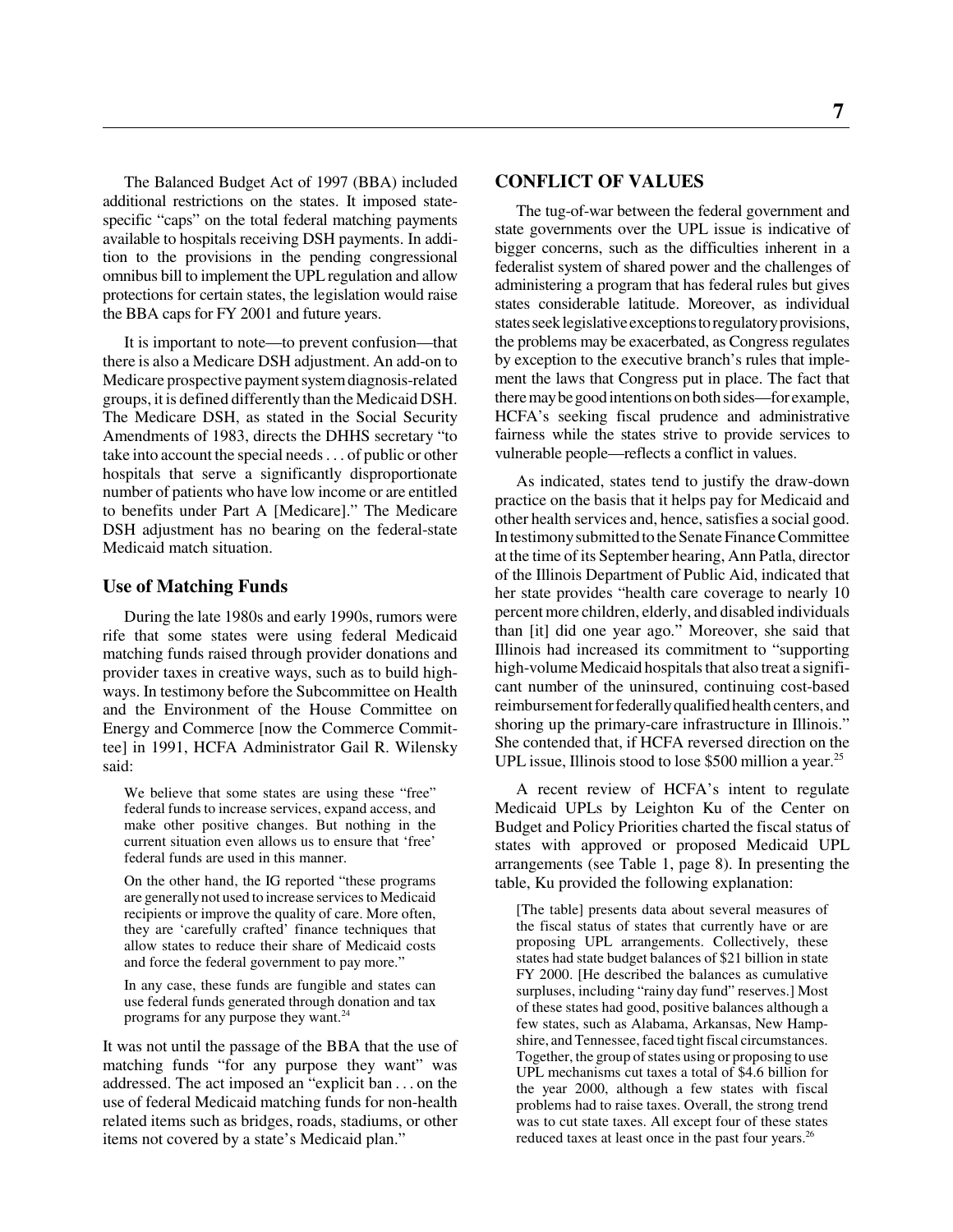|                 | <b>FY 2000</b><br><b>State</b><br><b>Balance</b><br>$(mil.$ \$) | <b>FY 2000</b><br><b>Balance as %</b><br>of Budget | <b>FY 2000 Tax</b><br><b>Changes En-</b><br>acted in 1999<br>$(mil.$ \$) | No. of Past 4<br><b>Years with</b><br><b>State Tax</b><br>Cut | <b>FY 2001</b><br><b>Tobacco</b><br><b>Settlement</b><br>(mil. | FY 1997<br><b>State DSH</b><br><b>Profits</b><br>(mil. |
|-----------------|-----------------------------------------------------------------|----------------------------------------------------|--------------------------------------------------------------------------|---------------------------------------------------------------|----------------------------------------------------------------|--------------------------------------------------------|
| Alabama*        | 41                                                              | 0.8                                                | 147                                                                      | $\mathbf{1}$                                                  | 112                                                            | (25.0)                                                 |
| Alaska          | 867                                                             | 37.9                                               | $\boldsymbol{0}$                                                         | $\mathbf{1}$                                                  | 24                                                             | 6.0                                                    |
| Arkansas        | $\boldsymbol{0}$                                                | 0.0                                                | 11                                                                       | $\boldsymbol{0}$                                              | 57                                                             | (0.5)                                                  |
| California*     | 3,012                                                           | 4.6                                                | (295)                                                                    | $\overline{4}$                                                | 884                                                            | 376.0                                                  |
| Georgia         | 545                                                             | 3.8                                                | $\boldsymbol{0}$                                                         | 3                                                             | 170                                                            | 74.0                                                   |
| Illinois*       | 1,350                                                           | 5.9                                                | 82                                                                       | $\overline{2}$                                                | 322                                                            | 168.0                                                  |
| Indiana*        | 1,617                                                           | 17.8                                               | (233)                                                                    | $\mathfrak{Z}$                                                | 141                                                            | 109.0                                                  |
| Iowa*           | 574                                                             | 12.0                                               | (8)                                                                      | $\overline{4}$                                                | 60                                                             | 8.0                                                    |
| Kansas**        | 318                                                             | 7.2                                                | 28                                                                       | 3                                                             | 58                                                             | 32.0                                                   |
| Louisiana       | 58                                                              | 1.0                                                | (10)                                                                     | $\overline{4}$                                                | 156                                                            | 462.0                                                  |
| Massachusetts*  | 1,706                                                           | 8.7                                                | (68)                                                                     | $\overline{4}$                                                | 280                                                            | 227.0                                                  |
| Michigan*       | 1,285                                                           | 13.9                                               | 376                                                                      | 3                                                             | 301                                                            | not avail.                                             |
| Minnesota*      | 2,370                                                           | 20.5                                               | (2,084)                                                                  | $\mathfrak{Z}$                                                | 462                                                            | (17.0)                                                 |
| Missouri        | 435                                                             | 6.1                                                | (478)                                                                    | 3                                                             | 158                                                            | 288.0                                                  |
| Montana         | 165                                                             | 15.1                                               | $\overline{7}$                                                           | $\mathbf{1}$                                                  | 29                                                             | (0.0)                                                  |
| Nebraska*       | 271                                                             | 11.6                                               | 100                                                                      | $\sqrt{2}$                                                    | 41                                                             | not avail.                                             |
| New Hampshire*  | $\boldsymbol{0}$                                                | 0.0                                                | 617                                                                      | $\boldsymbol{0}$                                              | 46                                                             | not avail.                                             |
| New Jersey*     | 1,174                                                           | 6.0                                                | (70)                                                                     | $\mathfrak{Z}$                                                | 268                                                            | 3.0                                                    |
| New Mexico*     | 143                                                             | 4.2                                                | (2)                                                                      | $\sqrt{2}$                                                    | 41                                                             | not avail.                                             |
| New York        | 1,170                                                           | 3.2                                                | (1,092)                                                                  | $\overline{4}$                                                | 884                                                            | 18.0                                                   |
| North Carolina* | 38                                                              | 0.3                                                | 6                                                                        | 3                                                             | 162                                                            | 158.0                                                  |
| North Dakota*   | 41                                                              | 5.3                                                | (2)                                                                      | $\sqrt{2}$                                                    | 25                                                             | 0.7                                                    |
| Oregon*         | 526                                                             | 10.8                                               | (93)                                                                     | $\mathbf{1}$                                                  | 80                                                             | 19.0                                                   |
| Pennsylvania*   | 1,511                                                           | 7.8                                                | (328)                                                                    | $\sqrt{2}$                                                    | 398                                                            | not avail.                                             |
| South Carolina* | 464                                                             | 8.7                                                | (6)                                                                      | $\overline{3}$                                                | 82                                                             | 32.0                                                   |
| South Dakota    | 37                                                              | 4.8                                                | 20                                                                       | $\boldsymbol{0}$                                              | 24                                                             | 0.7                                                    |
| Tennessee*      | 212                                                             | 3.1                                                | not avail.                                                               | $\boldsymbol{0}$                                              | 169                                                            | 0.0                                                    |
| Washington      | 1,175                                                           | 11.6                                               | (478)                                                                    | $\mathbf{1}$                                                  | 142                                                            | 154.0                                                  |
| Total           | 21,105                                                          | 6.4<br>(nat'1. avg.)                               | (4,605)                                                                  |                                                               | 5,574                                                          | 2,093                                                  |

**Table 1 Fiscal Status of States with Approved or Proposed Medicaid UPL Arrangements**

*Source: Leighton Ku, "Limiting Abuses of Medicaid Financing: HCFA's Plan to Regulate the Medicaid UPL," Center on Budget and Policy Priorities, September 27, 2000, 9-10; accessed November 8, 2000, at http://www. ebpp.org/9-27-00health.htm.*

*\* State had at least one approved UPL arrangement in September 2000, when Ku published his paper. The other states had pending proposals, and Florida, Texas, and Wisconsin had initiated discussions with HCFA.*

*\*\* UPL arrangement has lapsed into approval since publication of Ku paper.*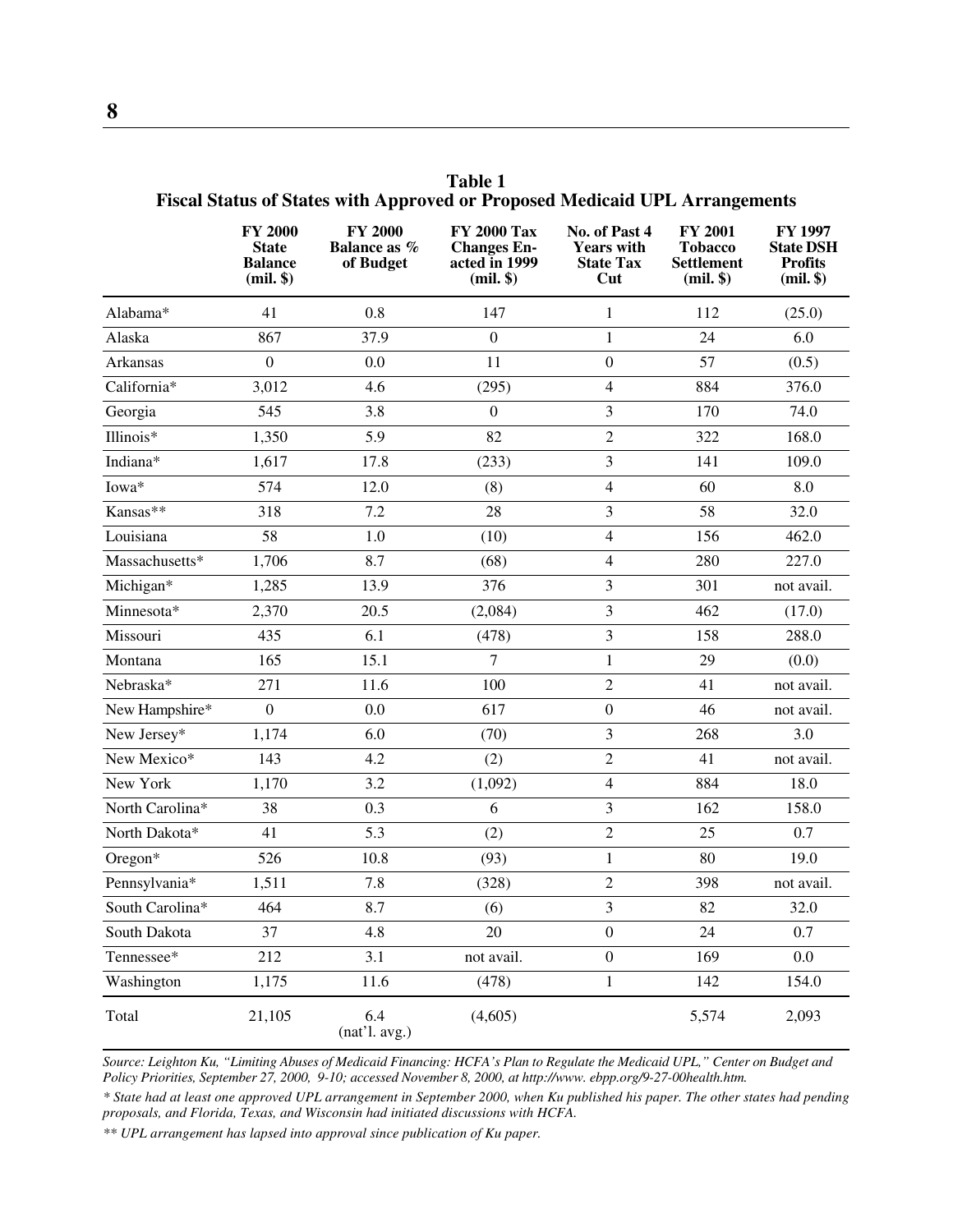States also justify the draw-down practice on the basis of preserving safety-net providers. Examples include California's reliance on IGTs to increase funding for its public hospitals and Illinois's dependence upon them to add dollars—approximately \$200 million a year, according to Patla's testimony—to Cook County Hospital and its clinics, which serve "indigent children and families, pregnant women, seniors, and people with disabilities."27 HCFA's exemption for public hospitals that are not stateoperated in part addresses this issue, although opponents contend that the provision just opens up another loophole.

### **KEY QUESTIONS**

The Forum session will address the following issues:

- The "federal-state partnership" has been a hallmark of the Medicaid program, particularly during the last eight years, as both the administration and states sought greater flexibility for the states. Will there always be a tug-of-war between calls for strict federal rules, on one hand, and flexibility for the states, on the other? Is a partnership possible when so many dollars are involved? Does flexibility necessarily invite the use of various mechanisms or loopholes by states, or by certain states? Would a block-grant approach be better? Or worse?
- Does the ease with which states can circumvent the federal-state Medicaid matching process mean the process is inherently flawed?
- In terms of the regulations governing the federalstate Medicaid match, how important are fairness and equity among the 50 states?
- Given the fact that certain states have been using the UPL loophole for close to a decade, why did HCFA not close it—or try to close it—earlier?
- What are the justifications for HCFA's exception for public hospitals in its proposed regulation, which states that states could pay as much as 150 percent of the UPL to hospitals that have public ownership or operation, as long as the controlling entity is not the state itself?
- Are HCFA's transition provisions reasonable for weaning states from IGTs?
- What are the advantages for states that are seeking legislative fixes to exempt them from the proposed ban? The disadvantages to other states?
- What are the implications of HCFA's intended policy for Medicaid beneficiaries? For other persons who need health care and are unable to pay for it?
- What is the relationship between the succession of federal match loopholes and various federal policies? For example, to Medicaid "unfunded mandates"? To Medicaid DSH? To lack of coverage for persons who are uninsured and do not qualify for Medicaid, Medicare, SCHIP, or certain other programs?
- What role have legislative or regulatory "fixes" had in the history of this federal match issue? What role are they having now, relative to UPLs? Do they undermine the Medicaid program?
- Given the fragmented health "system" in the United States, does the end justify the means if the goal is to provide needed health services to vulnerable people?

#### **THE FORUM SESSION**

**Timothy Westmoreland**, director of the Center for Medicaid and State Operations, HCFA, will begin the meeting with a short description of HCFA's efforts to restrict use of IGTs by states to draw down federal Medicaid matching dollars, reasons for the agency's action, and the outlook for closure on it. He has been director of the center since October 1999, after having spent four years as a senior policy fellow at the Georgetown University Law Center and a senior advisor to the Henry J. Kaiser Family Foundation. He also has served as the Washington representative to the Elizabeth Glaser Pediatric AIDS Foundation. Earlier, he served as counsel to the House Energy and Commerce Committee (now the Commerce Committee) Subcommittee on Health and the Environment. He is a graduate of Yale Law School.

**Kathryn G. Allen**, director, Health Care—Medicaid and Private Health Insurance Issues, at GAO, will describe the congressional agency's current analysis of the UPL issue as well as reference the agency's work on earlier financing mechanisms used by states to gain federal Medicaid payments. She has been at GAO for 24 years. At the present time, she directs work on Medicaid, SCHIP, long-term care, and private health insurance. Her career includes leadership positions in GAO's Seattle and European field offices and direct staff support to the National Commission to Prevent Infant Mortality. A certified government financial manager, she has received numerous rewards from GAO.

**Ann Patla**, director of the Illinois Department of Public Aid, will offer a state perspective on the UPL debate. As head of the department, she is responsible for the administration of the state's Medicaid, KidCare, and Child Support Enforcement Program. Before taking